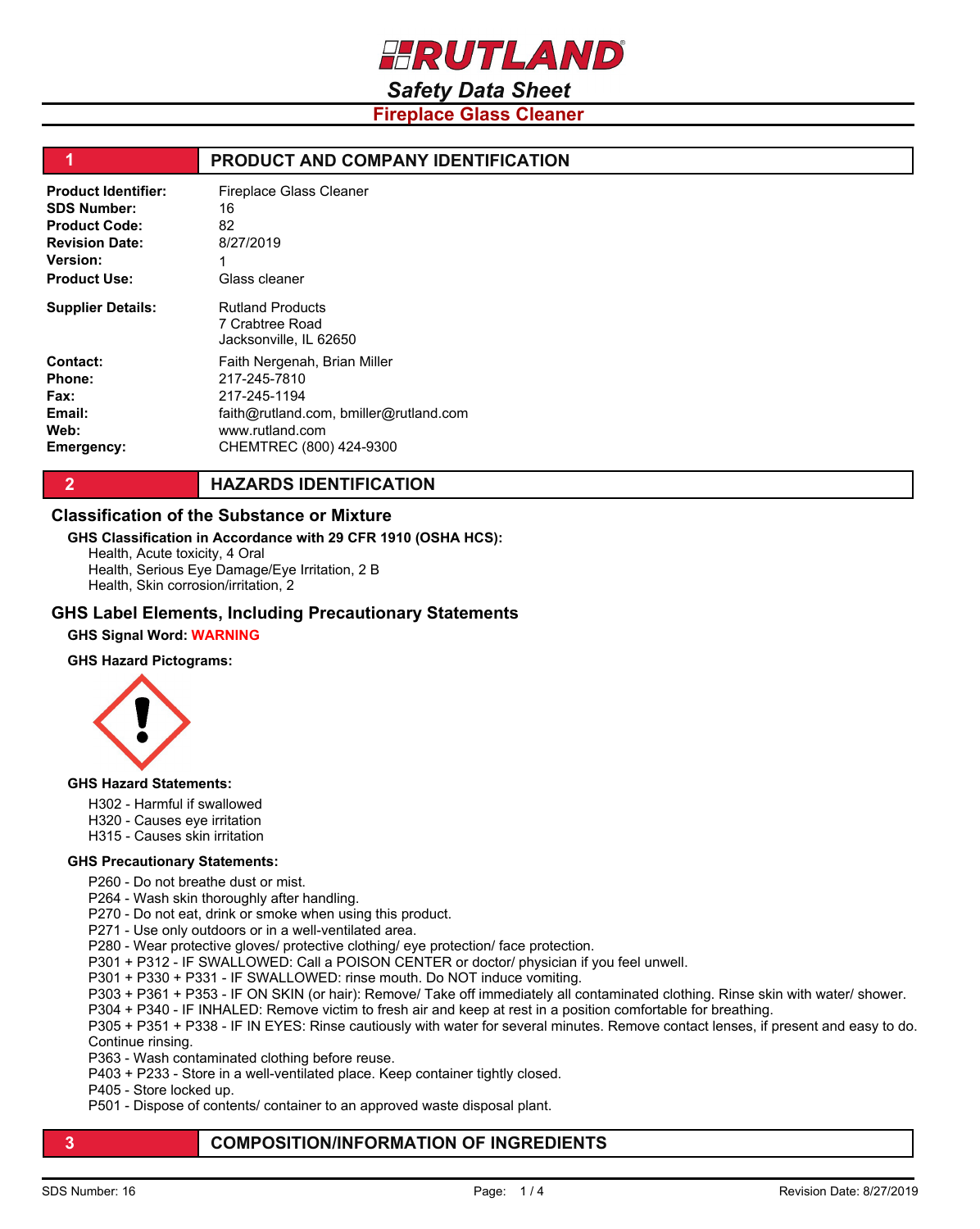# *Safety Data Sheet*

# **Fireplace Glass Cleaner**

| Chemical Ingredients: |   |                                                                             |  |
|-----------------------|---|-----------------------------------------------------------------------------|--|
| CAS#                  | % | Chemical Name:                                                              |  |
| $6834 - 92 - 0$       |   | Silicic acid (H2SiO3), disodium<br>salt                                     |  |
| $34590 - 94 - 8$      |   |                                                                             |  |
| $68439 - 46 - 3$      |   | Dipropylene glycol methyl ether<br>Alcohols, C9-11, ethoxylated             |  |
| $64 - 02 - 8$         |   | $Glycine, N,N'-1, 2-ethanediylbis[N-$<br>(carboxymethyl)-, tetrasodium salt |  |
| $7732 - 18 - 5$       |   | Water                                                                       |  |
| 11138-66-2            |   | Xanthan gum                                                                 |  |
| $4719 - 04 - 4$       |   | $1, 3, 5$ -Triazine-1, 3, 5 (2H, 4H, 6H) -<br>triethanol                    |  |

Percentages withheld, Trade secret.

|                      | <b>FIRST AID MEASURES</b>                                                                                                                                                                                                                                        |  |  |
|----------------------|------------------------------------------------------------------------------------------------------------------------------------------------------------------------------------------------------------------------------------------------------------------|--|--|
| Inhalation:          | Remove to fresh air. Seek medical attention if cough or other symptoms develop or persist.                                                                                                                                                                       |  |  |
| <b>Skin Contact:</b> | Wash with plenty of water. Get medical attention if irritation develops or persists.                                                                                                                                                                             |  |  |
| Eye Contact:         | Immediately flush eyes with plenty of water. After initial flushing, remove contact lenses and continue flushing for at<br>least 15 minutes. If effects occur, consult a physician, preferably an ophthalmologist. May cause injury due to<br>mechanical action. |  |  |
| Ingestion:           | If Swallowed, DO NOT INDUCE VOMITING. Give one cup (8 ounces or 240 ml) of water or milk if available and<br>transport to a medical facility. Never give anything by mouth to an unconscious or convulsive person.                                               |  |  |
| 5                    | <b>FIRE FIGHTING MEASURES</b>                                                                                                                                                                                                                                    |  |  |

**Flammability:** Non Flammable

**Autoignition Temp:** Does Not Self-Ignite

Use any standard agent - choose the one most appropriate for type of surrounding fire.

**6 ACCIDENTAL RELEASE MEASURES** 

Absorb spilled material and place in appropriate container for disposal.

|                                          | <b>HANDLING AND STORAGE</b>                                                                                                                                                                                                           |                                              |               |  |
|------------------------------------------|---------------------------------------------------------------------------------------------------------------------------------------------------------------------------------------------------------------------------------------|----------------------------------------------|---------------|--|
| <b>Handling Precautions:</b>             | Avoid contact with eyes, skin, or clothing.                                                                                                                                                                                           |                                              |               |  |
| <b>Storage Requirements:</b>             | Store in a cool, well ventilated area.                                                                                                                                                                                                |                                              |               |  |
| 8                                        |                                                                                                                                                                                                                                       | <b>EXPOSURE CONTROLS/PERSONAL PROTECTION</b> |               |  |
| <b>Engineering Controls:</b>             | A system of local and/or general exhaust is recommended to keep employee exposures as low as<br>possible.                                                                                                                             |                                              |               |  |
| <b>Personal Protective</b><br>Equipment: | Exhaust ventilation; In poorly ventilated areas you must wear a supplied air respirator. Usage of safety<br>glasses/ goggles is recommended. Wear protective clothing, including long sleeves and gloves, to<br>prevent skin contact. |                                              |               |  |
| 9                                        | PHYSICAL AND CHEMICAL PROPERTIES                                                                                                                                                                                                      |                                              |               |  |
| Appearance:                              | Clear, colorless                                                                                                                                                                                                                      |                                              |               |  |
| <b>Physical State:</b>                   | Liquid                                                                                                                                                                                                                                | Odor:                                        | slight, mild  |  |
| <b>Odor Threshold:</b>                   | Not Available                                                                                                                                                                                                                         | <b>Molecular Formula:</b>                    | Not Available |  |

Not Available **Solubility:** Soluble **Solubility:** Soluble

**Particle Size:**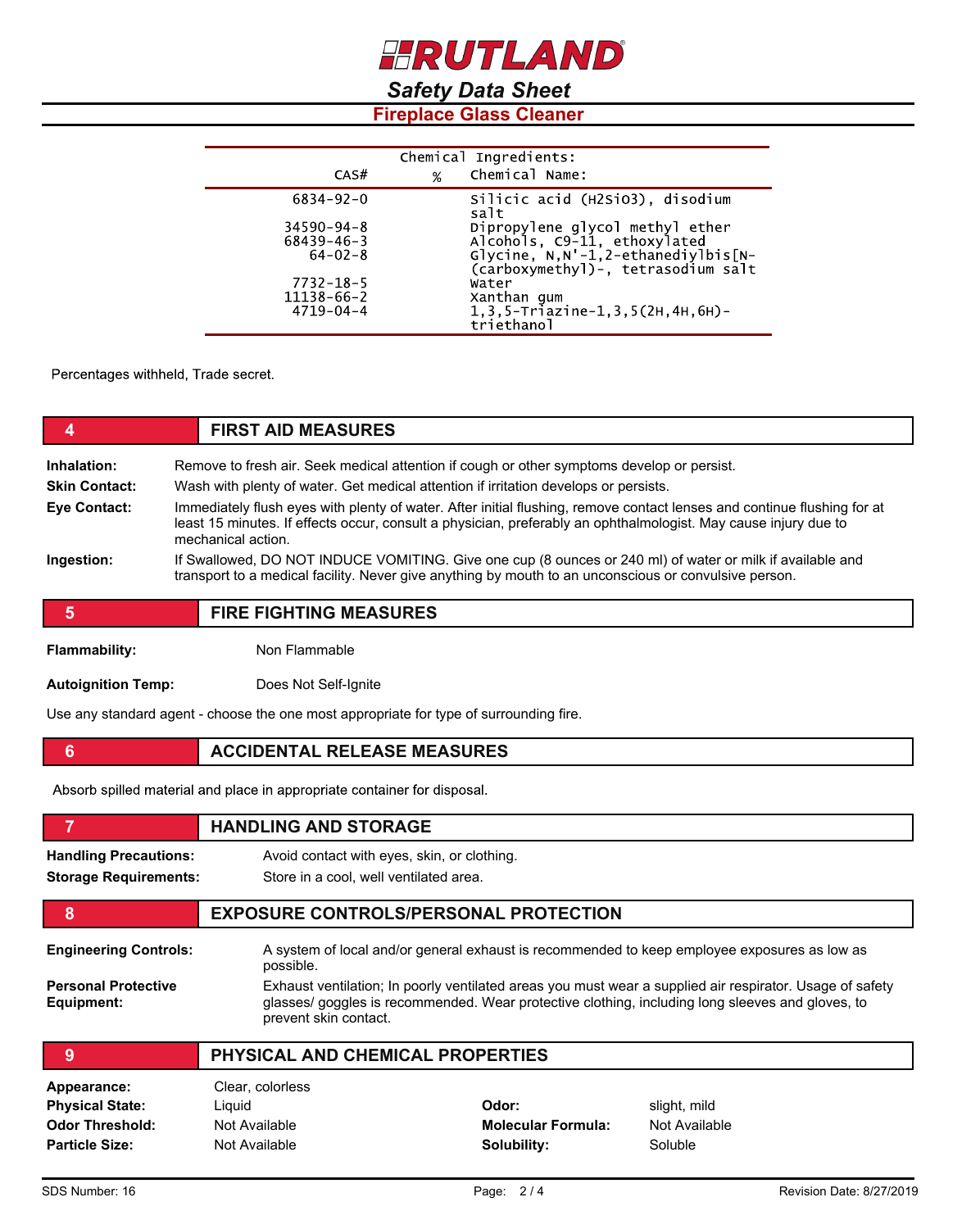

# *Safety Data Sheet*

# **Fireplace Glass Cleaner**

| <b>Spec Grav./Density:</b>                      |               | <b>Softening Point:</b>      | Not Available        |
|-------------------------------------------------|---------------|------------------------------|----------------------|
| <b>Viscosity:</b>                               | Not Available | <b>Percent Volatile:</b>     | Not Available        |
| <b>Saturated Vapor</b><br><b>Concentration:</b> | Not Available | Heat Value:                  | Not Available        |
| <b>Boiling Point:</b>                           | Not Available | <b>Freezing/Melting Pt.:</b> | Not Available        |
| <b>Flammability:</b>                            | Non Flammable | <b>Flash Point:</b>          | Not Available        |
| <b>Partition Coefficient:</b>                   | Not Available | Octanol:                     | Not Available        |
| <b>Vapor Pressure:</b>                          | Not Available | <b>Vapor Density:</b>        | Not Available        |
| pH:                                             | Not Available | VOC:                         | Not Available        |
| Evap. Rate:                                     | Not Available | <b>Bulk Density:</b>         | Not Available        |
| Molecular weight:                               | Not Available | <b>Auto-Ignition Temp:</b>   | Does Not Self-Ignite |
| Decomp Temp:                                    | Not Available | UFL/LFL:                     | Not Available        |

## **10 STABILITY AND REACTIVITY**

| <b>Reactivity:</b>               | This product is stable and non-reactive under normal conditions of use, storage and transport. |
|----------------------------------|------------------------------------------------------------------------------------------------|
| <b>Chemical Stability:</b>       | Product is stable under normal conditions.                                                     |
| <b>Conditions to Avoid:</b>      | None Known                                                                                     |
| <b>Materials to Avoid:</b>       | Strong Acids; Strong Bases; Strong Oxidizing Agents;                                           |
| <b>Hazardous Decomposition:</b>  | None Known                                                                                     |
| <b>Hazardous Polymerization:</b> | Will not occur.                                                                                |

**11 TOXICOLOGICAL INFORMATION**

No data available.

| <b>ECOLOGICAL INFORMATION</b> |
|-------------------------------|

No information available

| <b>DISPOSAL CONSIDERATIONS</b> |
|--------------------------------|
|                                |

Dispose of this product in accordance with all applicable local, state and federal regulations.

**14 TRANSPORT INFORMATION**

Not Regulated

**15 REGULATORY INFORMATION**

RQ (CAS#) Substance - Reg Codes

---------------------------------------------------------------- Silicic acid (H2SiO3), disodium salt (6834-92-0) TSCA

Dipropylene glycol methyl ether (34590-94-8) MASS, OSHAWAC, PA, TSCA, TXAIR

Alcohols, C9-11, ethoxylated (68439-46-3) TSCA

Glycine, N,N'-1,2-ethanediylbis[N-(carboxymethyl)-, tetrasodium salt (64-02-8) TSCA

Water (7732-18-5) TSCA

Xanthan gum (11138-66-2) TSCA

1,3,5-Triazine-1,3,5(2H,4H,6H)-triethanol (4719-04-4) TSCA